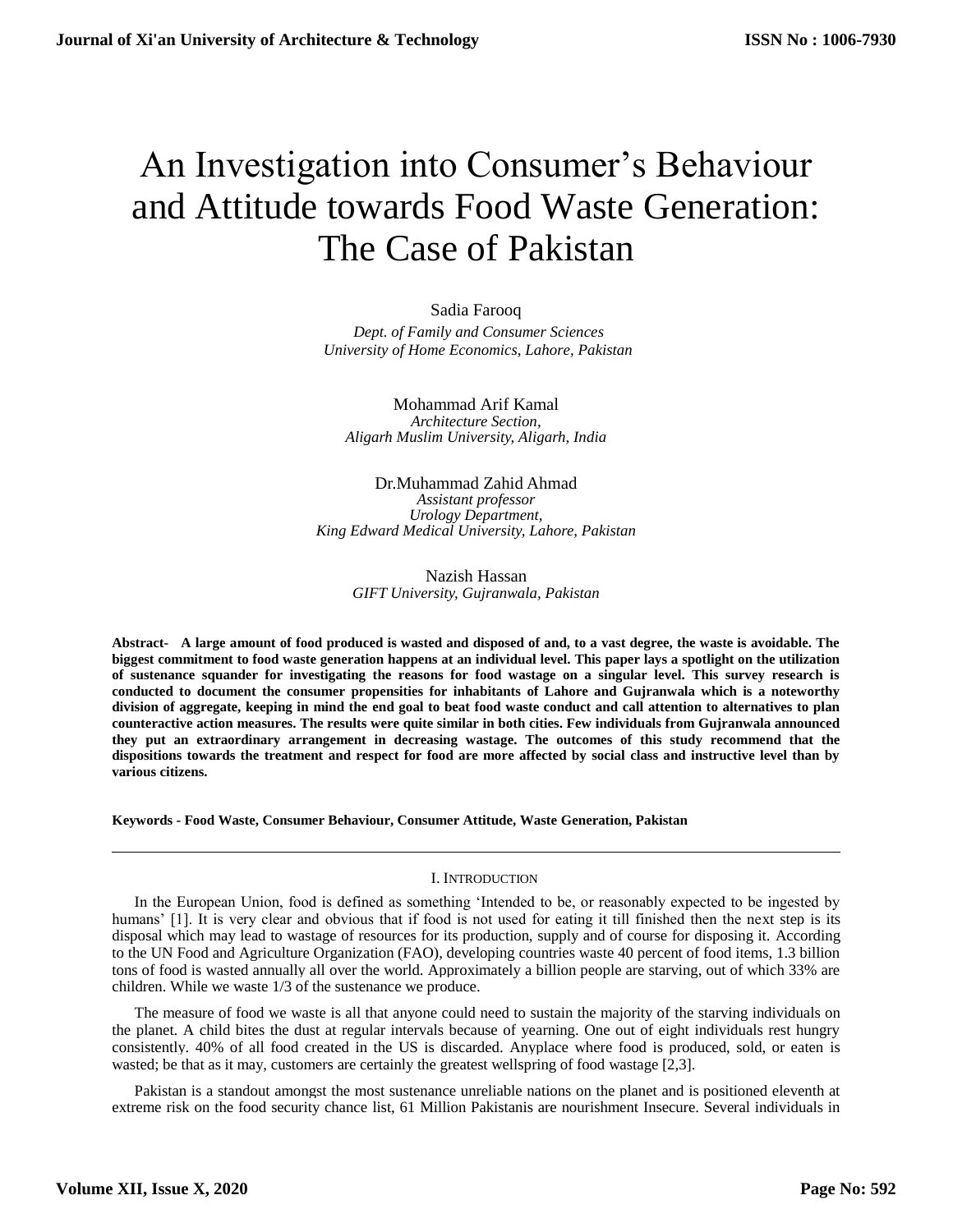Pakistan kick the bucket every year in light of a lack of healthy sustenance and different insufficiencies. The issue of Food wastage affects nourishment security for destitute individuals, on sustenance quality and wellbeing, on the monetary improvement of a nation and condition [2].

The one reason of food products is the estimation of using a suboptimal food which means that is not keenly purchased but because of the charm of low price or buy one get one free offer due to its nearer date of expiry or past the best before, veer off from what is viewed as ideal (generally equivalent to what is seen as "ordinary"). This can be in the "purchase or don't purchase" decision circumstance in the store or the "do or don't expend" decision circumstance at the household level.

Suboptimal food encompasses foods that cause the largest amount of food waste. Together with food scraps and remains, these classifications constitute purchaser related nourishment squander. It isn't conceivable to give a correct number of the measure of waste as indicated by this separation, however, there is some regularly referred to information that can give a thought of the connection between in-store and at-home food wastage at the individual level [4].

In the previous couple of years, an expanding number of studies have analyzed food waste and consumer conduct, which requires an assessment of the condition of research to better target future research. This study aims to explore the reasons for food waste especially from consumer side - his behavior, purchase habits, and attitudes.

#### II. PROBLEM STATEMENT AND OBJECTIVES OF THE STUDY

The study focuses on the consumer's attitude and food waste generation at individual level in Lahore and Gujranwala. The present research was being conducted in Lahore and Gujranwala. This will give an insight upon the practices of food consumption, food wastage and consumer shopping behavior. Present research will help and guide towards further research with a representative sample. The The objectives of this study are

- To identify shopping habits of consumer and its relation to food waste generation.
- To estimate the amount of food waste generated by an individual.
- To examine the types of food wasted and reason for discarding food.
- To identify significant difference between Lahore and Gujranwala.

## III. LITERATURE REVIEW

A huge amount of food either raw, cooked or processed is being discarded in the world [5] as stated by FAO (2011) 280-300 kg per capita per year in developed countries and 120-170 kg per capita per year in developing countries [2,3,6] and, to a large extent, this type of waste can be saved or reduced or avoided [7,8]. Food wastage is a leading cause of decreased food quantity for human usage and it is a severe problem in many poor countries where people not get food up to their satiety level. Even that countries' individuals may contribute more than others in production, postharvest, and processing of food [2,3]. Food waste usually increase at the end of the food chain when retail and final consumption is ready for humans [3,9]. The estimated amount of 40% of food at post-harvest and processing levels is being destroyed in developing countries and in industrialized countries more than 40% of losses happen at retail and consumer levels.

Although consumers are the contributors to food wastage but its losses at household level is neglected or under estimated [10] and more research is required to investigate consumer behavior about food choices. The observation indicates that ethically, people talk about not to waste food but on the other side they are doing the same practice of wasting food [11,12,13,14,15]. The reasons of wasting food have been investigated also in Italy [15] but there are only little insights about the possible drivers among Italian households. Although the themes covered in these researches represent an important starting point there is still a lack of understanding of the nature of household food waste behavior in Italy. As sustainable household waste management is becoming an important concern for local and national authorities also in Italy a good understanding of factors that contribute to the amount of wasted food seems to be essential if we/they design effective interventions. For these reasons, in the current study, then aim at analyzing food waste by focusing on the consumption to explore reasons for wasting food at the family level, which also in Italy is a significant fraction of total, to overcome food-wasting behavior and point out options to design preventive measures [15].

The food waste of around third of the world food is wasted at various steps of the supply chain [2]. The European countries are ahead with food wasting at consumer level [16]. The issue has gained considerable public attention in the past years, with a large number of initiatives developed by different stakeholders such as policymakers, retailers [17] and NGOs [18] and research projects that have and are exploring the issue. Furthermore, the European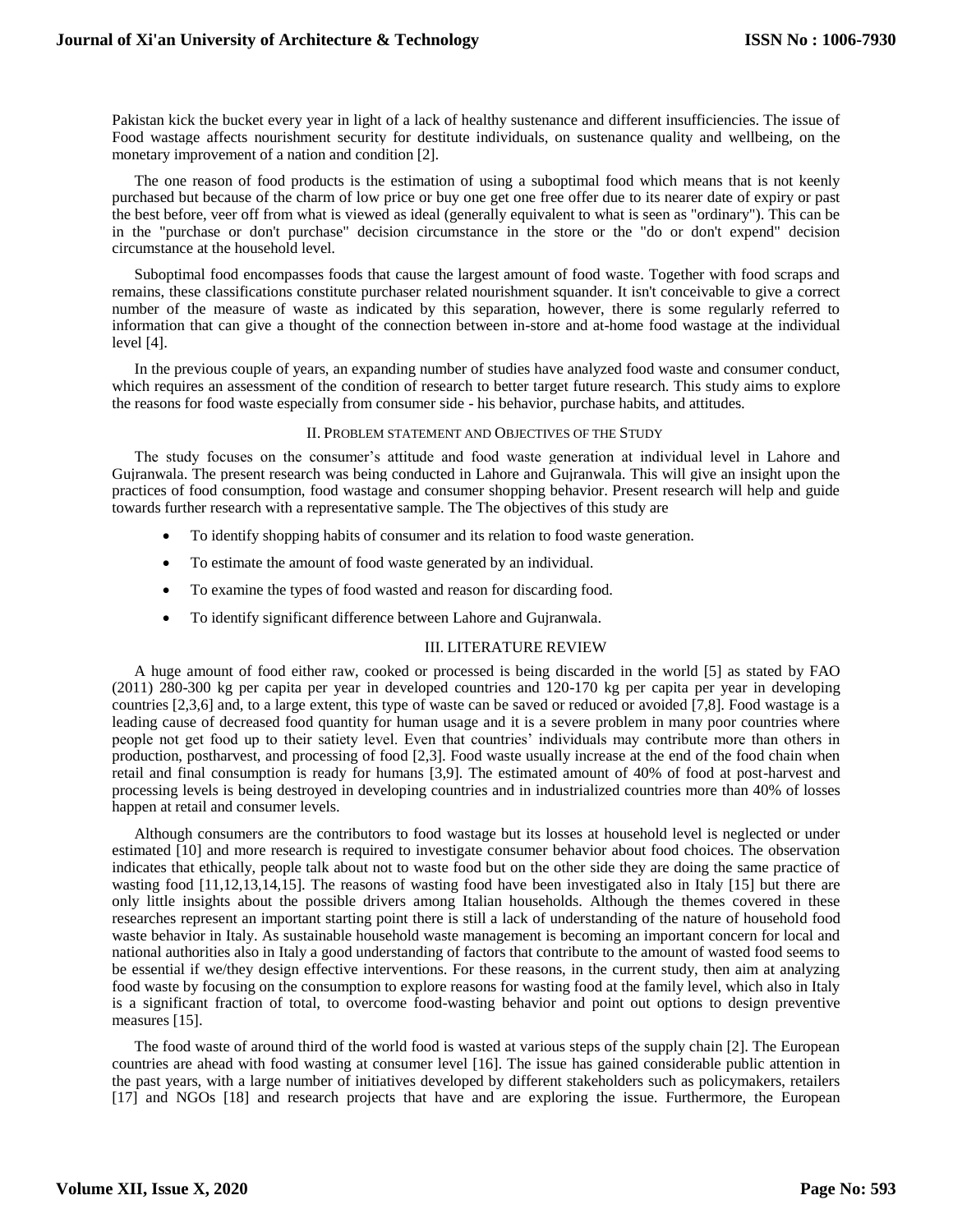Parliament has called for 2014 to be the 'year against food waste' [19]. It is known that consumers avoid deformed food [20] and foods close to the best before date [21,22] in the choice situation, while consumer food safety concerns [23,24], storage facilities [25,26], family practices around meals and leftovers [27,28] and planning capabilities [29] influence the quantity of food waste created in the household.

There is a broad consensus in the literature that private households are significant contributors to the total amount of food waste. Thus, if end consumer is focused and given attention for preventing food wastage, it can reduce the amount of waste. The issue is to highlight the motivational factors which tend individuals to waste food which can be consumed and to increase the knowledge about potential barriers to reduce wasting. Another research results indicate that households behaviors (shopping, eating, and food preparation habits) and its influence on the generation of food waste by an online survey among two European research centers in Italy (JRC/Ispra) and Germany (KIT/Karlsruhe). Furthermore, the reasons for the disposal of food as well as measures and technologies most needed to prevent wastage were discussed [30].

#### IV. FOOD WASTE GENERATION IN PAKISTAN

According to the UN Food and Agriculture Organization (FAO), developing countries waste 40 percent of food items, 1.3 billion tons of food is wasted annually all over the world. Approximately, a billion people are starving, out of which 33% are children. One third of the food produced is wasted. Pakistan is one of the most food-insecure countries in the world and is ranked  $11<sup>th</sup>$  at food security risk index, 61 million Pakistanis are food insecure. Hundreds of Pakistanis face diseases and death each year because of malnutrition and various deficiencies [2].

Food products that are wasted at the consumer level even though they are edible **"**suboptimal foods", defined as foods that consumers perceive as relatively undesirable as compared to otherwise similar foods because they either are close to, at or beyond the best-before date; or deviate visually or in other sensory perception from what is regarded as optimal. This can be in the "buy/do not buy" choice situation in the store or the "consume/do not consume" choice situation in the household. Suboptimal food encompasses foods that cause the largest amount of food waste for example, approximately half of the food thrown away in households, as well as the food categories with the highest unfavorable sustainability-related impact for example, wastage of dairy products and fresh fruit and vegetable. Together with food scraps and leftovers, these categories constitute consumer-related food waste. It is not possible to give an exact number of the amount of waste according to this differentiation, but some often-cited data can provide an idea of the relation between in-store and at-home food wastage [31].

According to an estimate food prepared at different events in Pakistan, especially at weddings, is wasted when people rush towards the food and fill up their plates with more food than they can consume. The waste causes grieve in the resorts, restaurants, national parks, seaside, and other public places. A huge amount of uneaten food is discarded in supermarkets, bakeries and other stores that sell food, lose out on tons of items that go into dumpsters every day. It has been detected that purchasing behavior can influence food waste. The amount of food waste generated varies from individual to individual, some people tend to produce more waste than others. Married men and women are more likely to generate less waste than those who are single. Youngsters generate more waste than the elderly, likewise, men and women who live on their own (hostels/separate apartments) tend to generate more food waste [32,33]. Due to the lack of interest and awareness regarding food waste generation and disposing of treatment a very few researches are being held on a very small scale which is least useful for our study paper. Because of the few types of research conducted and missing facts and figures of the concerned study, we found it very difficult to predict the exact percentage of waste generated on an individual level.

#### V. REASONS FOR FOOD WASTE GENERATION IN PAKISTAN

The literature "Causes & Determinants of Consumers Food Waste" by Authors L.E.J. (Lisanne) van Geffen, Wageningen UR E. (Erica) van Herpen, Wageningen UR J.C.M. (Hans) van Trijp, Wageningen UR was reviewed to determine the reasons for food waste generation [34]. To manage the food supply on an individual level, sets of behaviors need to be executed. The certain behavior is to be provisioned, and the supply food to be stored, prepared into meals, and consumed. The consumers tend to develop routines to integrate a variety of priorities into their daily practices. In an ideal situation, the waste generation is managed in such a way that the amount of food prepared or consumed must equal the amount that is consumed. Certain consumer attitudes tend to generate food waste. It is important to emphasize upfront that the routines developed to manage food in-home or out-of-home should not be considered as decisions made by individuals, but as routines developed by them. It is a matter of concern about how food is being managed in and when eating out-of-home in different stages on consumption level [35,36].

#### VI. IN HOME FOOD WASTE GENERATION BY AN INDVIDUAL

Different researches aimed to categorize food waste behaviors into several stages [37,38,39] the following stages can be distinguished: planning, provisioning, storing, preparing, consuming, and disposal.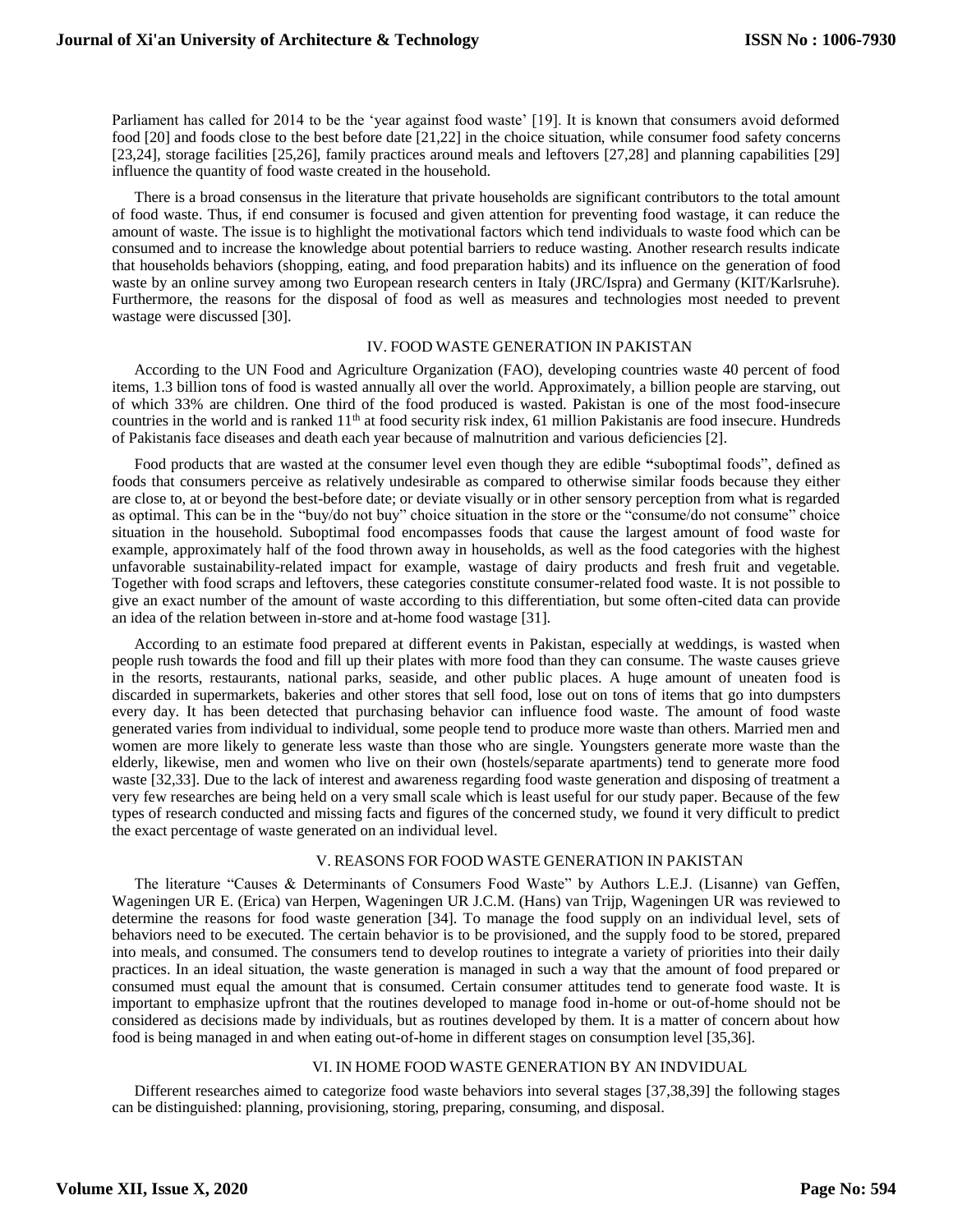## *6.1. Planning*

The planning is first step of any activity so the behaviors in the planning stage can indirectly result in food waste, for instance, due to incorrect or lack of planning. Planning inadequacy can lead to buy a large amount of food which is not required or more than the requirement. The food items have a limit to be expired or spoiled so cannot be easily consumed if more than required quantity [37,38].

## *6.2. Provisioning*

The discounted prices on food items also attract consumers to buy them more than they require and finally most of it is spoiled [39]. The low price is tempting for people who do not have capacity to buy such products at normal price but it is not guaranteed that all portions is consumed or wasted. But alternately, it was a reason in UK to buy discounted products related to less food waste [40] or did not show any relation [41]. In a study, results indicated that people who buy less of other items when purchasing special offers generated less waste, and thus special offers may not increase food waste when consumers adjust their purchasing in other categories accordingly [42].

#### *6.3. Storing*

Storing refers to the storing of food, either as single items or as a combination of foods e.g. leftovers from a meal. In many cases, correct storage can prolong the shelf life of the products. How the storage is organized influences how much food is wasted, since a cluttered storage space increases the risk of forgetting products, whereas organized storage seems to prevent this type of spoilage [43].

#### *6.4. Preparing*

Preparing relates to the handling food, in other ways cooking or preparation of food products to enhance edibility and flavor. Most prominent are the preparation of the main meals, the peeling of fruit products or baking of cookies also falls in this phase. One influential behavior is the amount of food prepared. The portion which are prepared can be large enough than required consumption or may not have flavor required by consumers. It can be intentional or unintentional to cook large amount of food, in some cases, when consumers want to show their hospitality to guests or to make sure that their household members have a meal that matches their wishes [37,38,39].

#### *6.5. Consuming*

Food waste also increase when consumers do not store the plate and pan leftovers for later usage, or when they do store the leftovers but end up not eating them. Consumers are unwilling to eat leftover food in general but they do not want to throw so first it is stored but if not eaten then obviously it is spoiled [44].

## *6.6. Disposal*

Disposal of food is the last stage after storing, preparing, and consuming because when no one is tending to eat the cooked or stored food, it is alternatively, given to pets or other animals and last can be thrown out or in the bin. But conscious people may also use peels of fruits and vegetables to make organic fertilizers [37,39].

## VII. OUT HOME CONSUMER FOOD ATTITUDE

## *7.1 Out-Home Consumer Food Attitude*

Food waste is also generated out of home settings such as weeding halls, restaurants, canteens, catering services, prisons, and homes for the elderly. The influence of consumers to prevent food waste in these settings is limited because everyone is there to enjoy and eat not to think for food saving. However, there are two stages in which consumers have direct control over the amount of food waste generated, ordering or serving, and consuming [39].

## *7.1. Ordering/ Serving*

Ordering or serving relates to how consumers receive the food by the foodservice, in which the most common forms are ordering 'a la carte' or filling a plate buffet-style, or a mix of the two. Within these two types, several variations exist. For instance, in some food services, starters or side-dishes are standard included, in others they are not. Similarly, in some food services plates can be refilled without limits, in others they cannot. Also, the size of the meals can differ between food services, for instance, some offer standardized multi-course menus and other small dishes to share like tapas or sushi. Consumer behaviors that increase the likelihood to waste refer to how much food ends up on the consumers' plate. More food increases the likelihood of surplus food, as the consumers might be unable or unwilling to finish it all. It is not clear which type of serving causes more plate waste. However, there is an indication that buffet-style restaurants have more plate waste than 'a la carte' orderings [38,39] because when someone order for food he or she may be conscious enough to pay for the portion ordered otherwise in buffet they can have choice to eat or waste.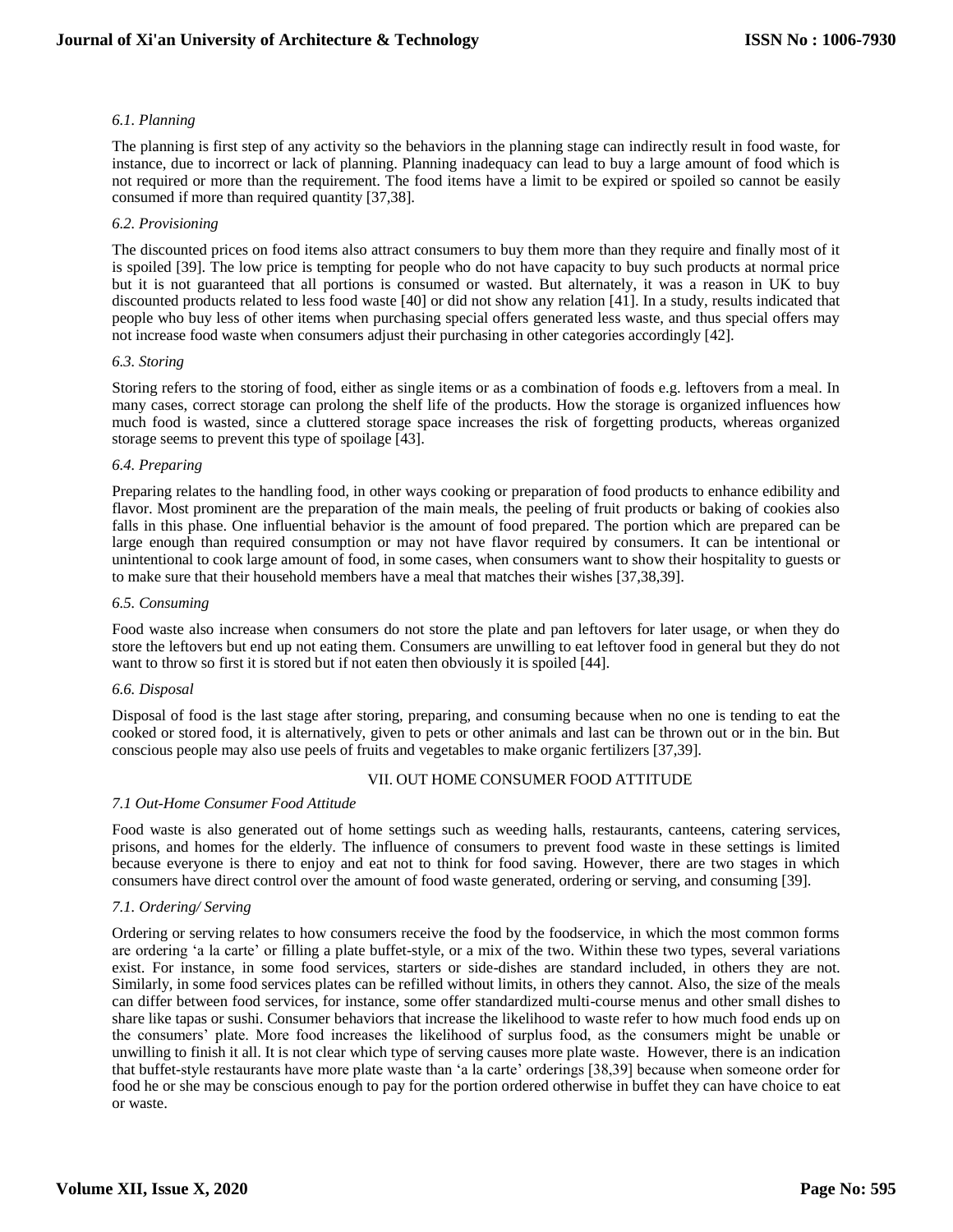#### *7.2. Consuming*

The only option of consumers to prevent plate leftovers from being wasted is to take it home in a resource pack, also known as the doggy bag. Consumers report that they do not want to worry about food waste when eating out. Also, they mention that the portion size offered is the major cause of food waste. They perceive that serving size is out of their control and therefore do not feel ownership over the leftovers nor will ask for adjustments in serving size. Further, consumers report to feel embarrassed to ask for a doggy bag, but are more likely to use one when the doggy bags is proactively offered by the foodservice employee [42]. The services can be organized when restaurants placed some saying in the walls to show food for poor.

#### VIII. METHODOLOGY

This research is a cross-sectional descriptive study. The study was conducted online in which individuals from Lahore and Gujranwala volunteered. Male & Females participated with an age range of 17-42 years of Lahore and Gujranwala. The simple Random Sampling technique has been used to reach the required sample size (n=150). For this study, a sample size of 150 individuals (75,75 Lahore and Gujranwala respectively) was chosen. The male and female individual aged between 17-42 years of age was included in the study. They were married and unmarried individuals of Lahore and Gujranwala. The male and female aging less than 17years and above 42years were excluded in the study. The data was collected online through Google forms by a structured questionnaire. The respondent's consent was taken. Only those individuals filled up the questionnaire who was willing to do it. The Statistical Package for Social Sciences (SPSS) and Microsoft Excel has been used for data analysis. Mean and Standard deviation has been applied to do the comparison between Lahore & Gujranwala. Results have been presented in the form of figures and tables. Due to time constrain, a small sample size (n=150) was selected.

#### IX**.** EXPERIMENT AND RESULT

#### *9.1 Socio-Demographic Characteristics*

In Lahore as well as in Gujranwala the number of respondents was similar. A total of the sample (N=150) was taken, 75 respondents from each city. A majority of respondents were female (78%) from Lahore and (84.6%) from Gujranwala. A low percentage of male participants were due to their lack of interest in this research activity. The age group who reported was 17-33 years with a mean age of 22.8 in Lahore and 17-42 years with mean age 23.56 in Gujranwala. Approximately 70% of the respondents were unmarried both from Lahore and Gujranwala. It should be noted that not all respondents answered every question so that the populations are slightly different for each question.

#### *9.2 Food Consumption*

When asked about how many meals do people prefer to have per day, more than half (52.8%) of the respondents from Lahore have 3 meals and 35.3% have just 2 meals in a day, while in Gujranwala (52.1%) have 3 meals a day and 22.5% are likely to have more than 3 meals a day. Respondents who prefer to have freshly cooked food in their meals were 55.9% and 66.2% in Lahore and Gujranwala respectively, while others like to have all kinds (fresh, packaged, pre-prepared) food for in their meals.

Respondents from Gujranwala reported they never skip breakfast; contrary to these respondents from Lahore reported they are more likely to never skip their dinners. Outdoor eating ratios in Lahore and Gujranwala were quite similar, 44.1%, 20.6% once or twice a week in Lahore, while (37.1%, 21.4% & 31.4 %) once, twice and more than two times per week in Gujranwala. Approximately half (47.1%) respondents from Gujranwala have frozen and pre-prepared foods once per week their meals, contrary to this respondent from Lahore who has frozen and pre-prepared meals once a week were 32.4%. Table 1, 2, 3, 4 and 5 shows the detailed ratios of food consumption habits as a comparison in Lahore and Gujranwala.

|                   | Lahore | Gujranwala |
|-------------------|--------|------------|
| Meals per day     | $\%$   | $\%$       |
| 1 meal            | 2.9    | 2.7        |
| 2 meals           | 35.3   | 21.3       |
| 3 meal            | 55.9   | 52         |
| More than 3 meals | 5.9    | 24         |

**Table 1.** Meals per day of individual of Lahore and Gujranwala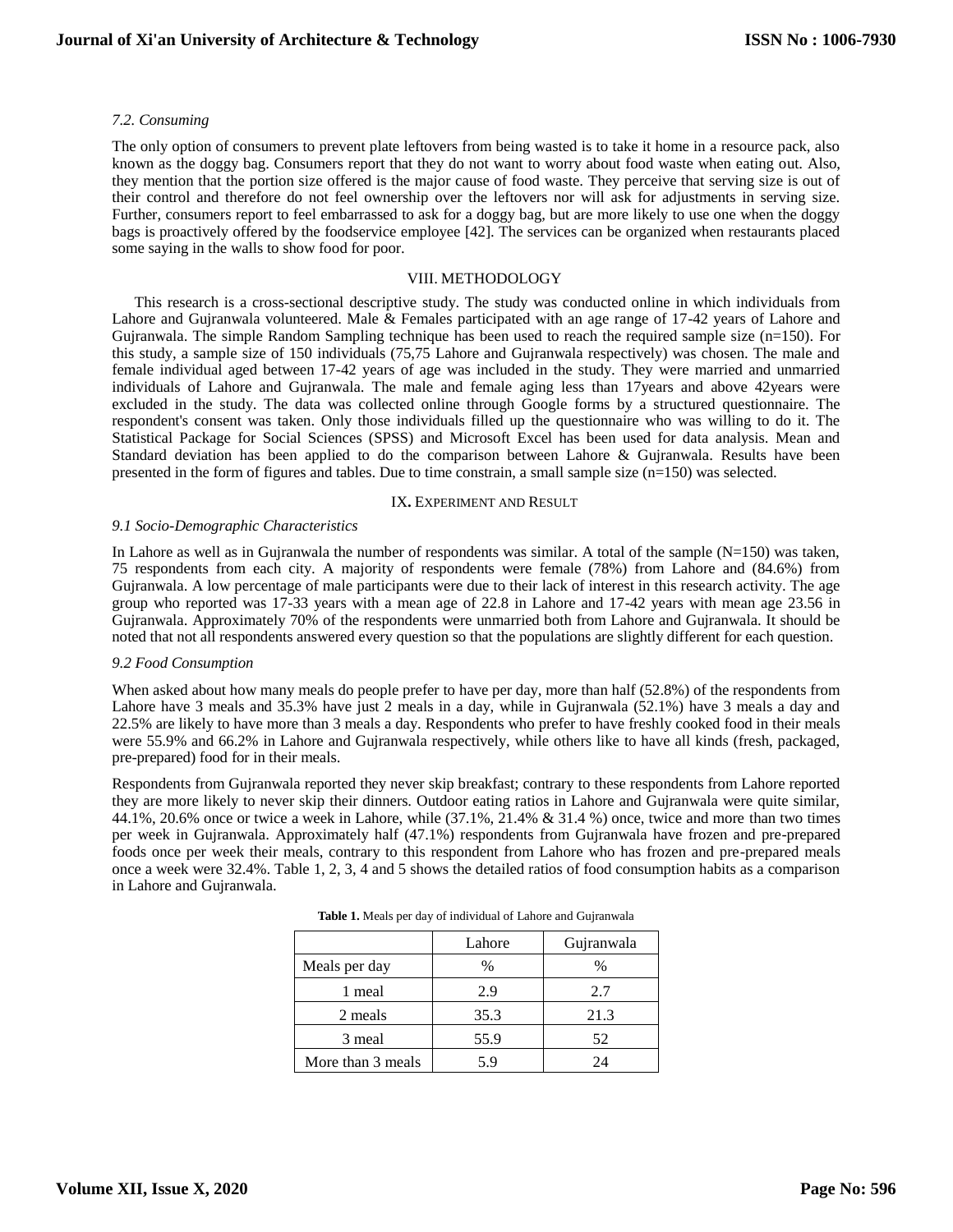|                   | Lahore | Gujranwala |
|-------------------|--------|------------|
| Food Preference   | $\%$   |            |
| Fresh food        | 55.9   | 64         |
| Packaged food     |        |            |
| Pre-prepared food |        |            |
|                   |        |            |

**Table 2.** Food Preference of individual of Lahore and Gujranwala

|  | <b>Table 3.</b> Skipping of Meals of individual of Lahore and Gujranwala |
|--|--------------------------------------------------------------------------|
|  |                                                                          |

|                  | Lahore | Gujranwala |
|------------------|--------|------------|
| Meal never skip  | $\%$   | %          |
| <b>Breakfast</b> | 26.5   | 46.7       |
| <b>Brunch</b>    | 2.9    | 2.7        |
| Lunch            | 20.6   | 25.3       |
| Dinner           |        | 25.3       |

**Table 4.** Outdoor eating of individual of Lahore and Gujranwala

|                  | Lahore | Gujranwala |
|------------------|--------|------------|
| Outdoor eating   | $\%$   | %          |
| Once             | 44.1   | 36.5       |
| Twice            | 20.6   | 20.3       |
| more than 2 time | 20.6   | 33.8       |
| Never            | 14.7   | 9.5        |

**Table 5.** Outdoor eating of individual of Lahore and Gujranwala

|                   | Lahore | Gujranwala |
|-------------------|--------|------------|
| Pre-Prepared Food | $\%$   | %          |
| Once              | 32.4   | 45.9       |
| Twice             | 23.5   | 9.5        |
| More than twice   | 11.8   | 17.6       |
| Never             | 32 A   |            |

## *9.3 Food wastage*

Food wastage per meal less than 20% was reported by 34.3% of respondents in Lahore and 49.3% of respondents from Gujranwala reported they waste less than 20% of their food per meal, while 13% from Lahore & 34.7% from Gujranwala reported that they waste no food at all. When asked about which of their meal is more likely to be wasted, respondents from Lahore outlined breakfast & lunch 31.5% each and dinner 22.9%, while from Gujranwala 44% outlined their dinner is more likely to be wasted (Table 2).

|                      | Lahore                | Gujranwala |
|----------------------|-----------------------|------------|
| Food Wasted per Meal | $\%$                  | $\%$       |
| Less than $20\%$     | 34.3                  | 49.3       |
| 20-30%               | 20                    | 10.7       |
| 30-40%               | $\mathcal{D}_{\cdot}$ |            |
| more than 40%        |                       | 1.3        |
| None Is wasted       | 13                    | 34.7       |

**Table 6.** Food wasted per meal of individual of Lahore and Gujranwala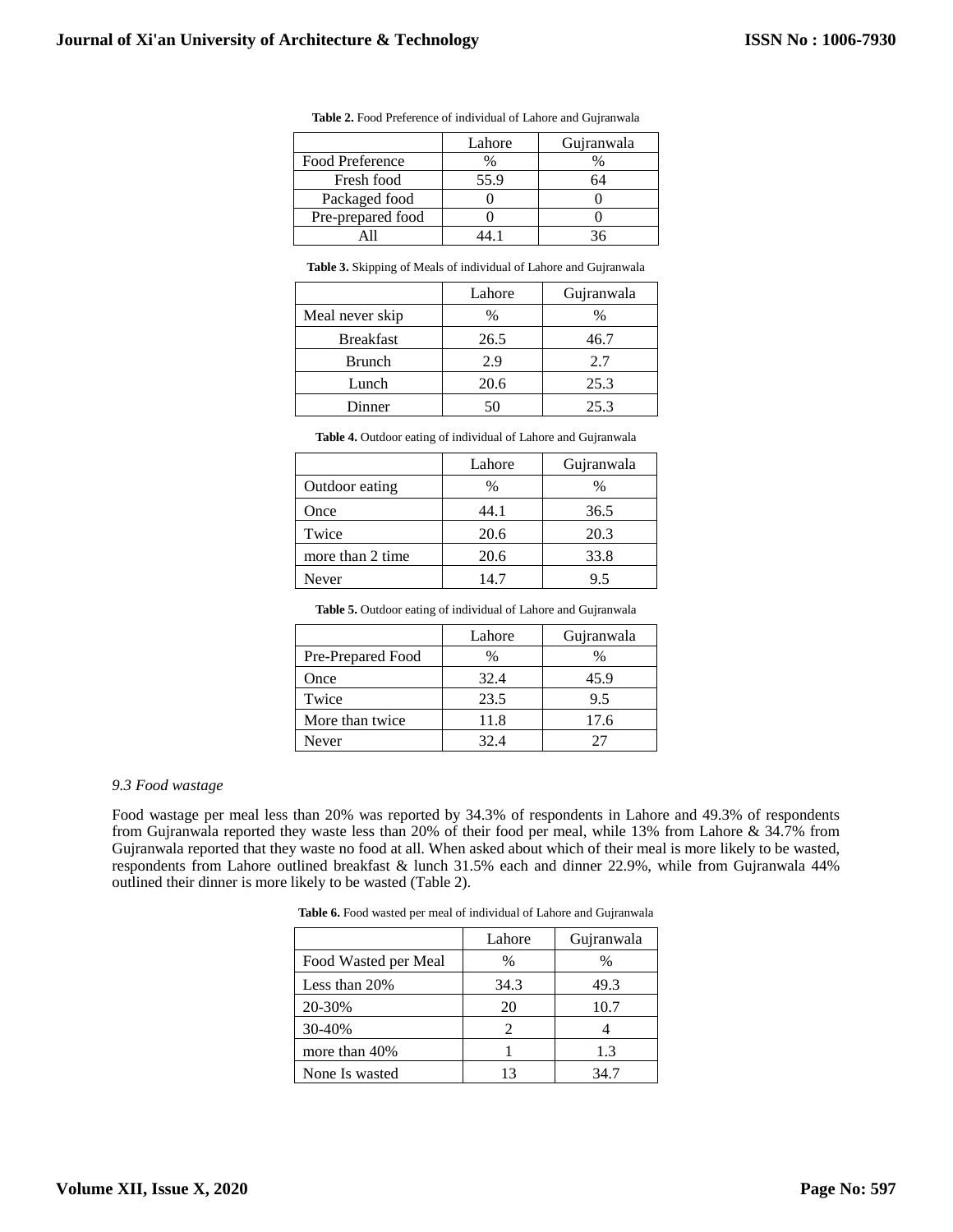|                  | Lahore | Gujranwala |
|------------------|--------|------------|
| Left Over Meal   | $\%$   | %          |
| <b>Breakfast</b> | 31.4   | 24         |
| <b>Brunch</b>    | 14.3   | 10.7       |
| Lunch            | 31.4   | 21.3       |
| <b>Dinner</b>    | 22.9   | 14         |

**Table 7.** Left Over Meal of individual of Lahore and Gujranwala

Concerning what kind of reasons for food, there were no large differences in Lahore and Gujranwala. The main reasons (for this question multiple answers possible) were plate waste/leftover in the plate, and cooking too much food in both cities. However, in Lahore 'expired food' was mentioned much more frequently (51.4% respondents in Lahore and 37.8% in Gujranwala). In contrast, poor portion management while cooking & serving was ticked much more in Gujranwala (31.3% and 25.7% respectively). Other reasons were less than 25% which means they were of less importance.



**Figure 1.** Types and reasons for food waste in Lahore & Gujranwala.

The respondents were asked about the ways they dispose of their edible yet uneaten food, (this question had a choice for multiple answers), a majority fed their edible uneaten food to animals and pets (62.9% & 48% in Lahore and Gujranwala respectively) while giving it to other households such as maids was their second priority with a ratio of 48.6% and 48% in both cities respectively.



**Figure 2.** Ways of discarding uneaten food in Lahore & Gujranwala.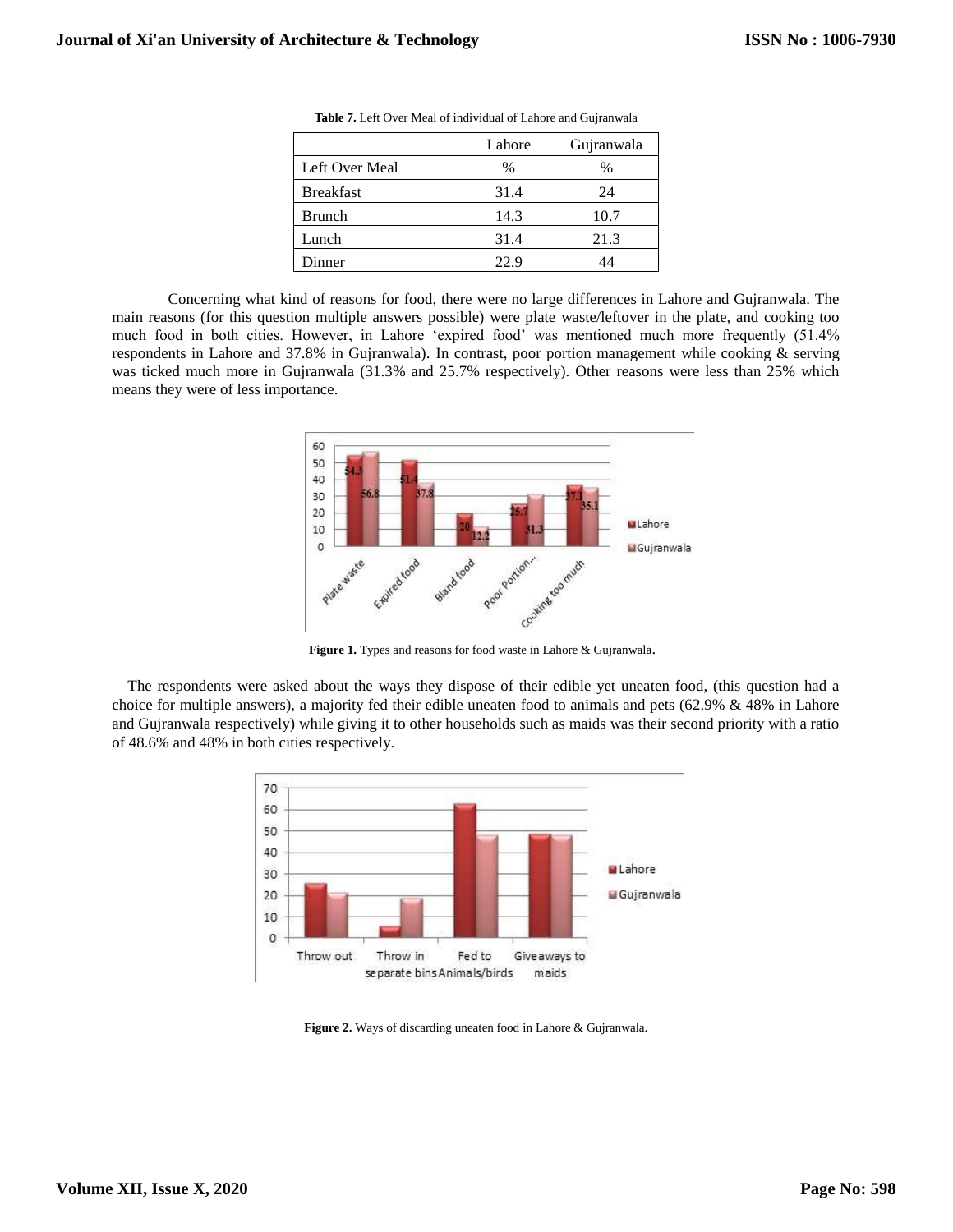

**Figure 3.** Preference for buying items in Lahore & Gujranwala.

The uneaten waste thrown in waste bins with other inedible food was marked by 25.7 % in Lahore and 21.3% in Gujranwala. A very little response for throwing edible uneaten food in spate bins was received as 5.7% in Lahore and 18.7% in Gujranwala. The average re-use of leftover food was 57.1% and 46.2% in Lahore and Gujranwala respectively.

## *9.4 Consumer's Shopping Habits*

There were small differences concerning shopping behaviors between Lahore and Gujranwala, except for grocery shopping periods. In Lahore, 40% of the respondents marked that they do groceries every month while 25% reported they buy daily required groceries only, Contrary to this respondents from Gujranwala outlined they buy groceries per week(37.5%) and 28% marked grocery shopping on monthly bases.

Other factors, such as prior shopping list planning and satisfaction level of consumers were almost similar. In Lahore as well as in Gujranwala nearly half of the population (based on our sample) uses a shopping list (48% & 57% respectively), while 37.1% & 29.3% plan a shopping list off & on. The satisfaction levels of consumers were 85.7% and 89.1% in Lahore and Gujranwala.

|                         | Lahore | Gujranwala |
|-------------------------|--------|------------|
| <b>Shopping Periods</b> | %      | %          |
| Once a week             | 14.3   | 37.3       |
| Once a month            | 40     | 28         |
| Twice a month           | 20     | 21.3       |
| Daily                   | 25.7   | 13.3       |

**Table 8.** Shopping Periods of consumers of Lahore and Gujranwala

**Table 9.** Shopping list planning of consumers of Lahore and Gujranwala

|                               | Lahore | Gujranwala |
|-------------------------------|--------|------------|
| <b>Shopping List Planning</b> | %      | %          |
| Often                         | 48.6   | 57.3       |
| Sometimes                     | 37.1   | 29.3       |
| Never                         | 14.3   | 13.3       |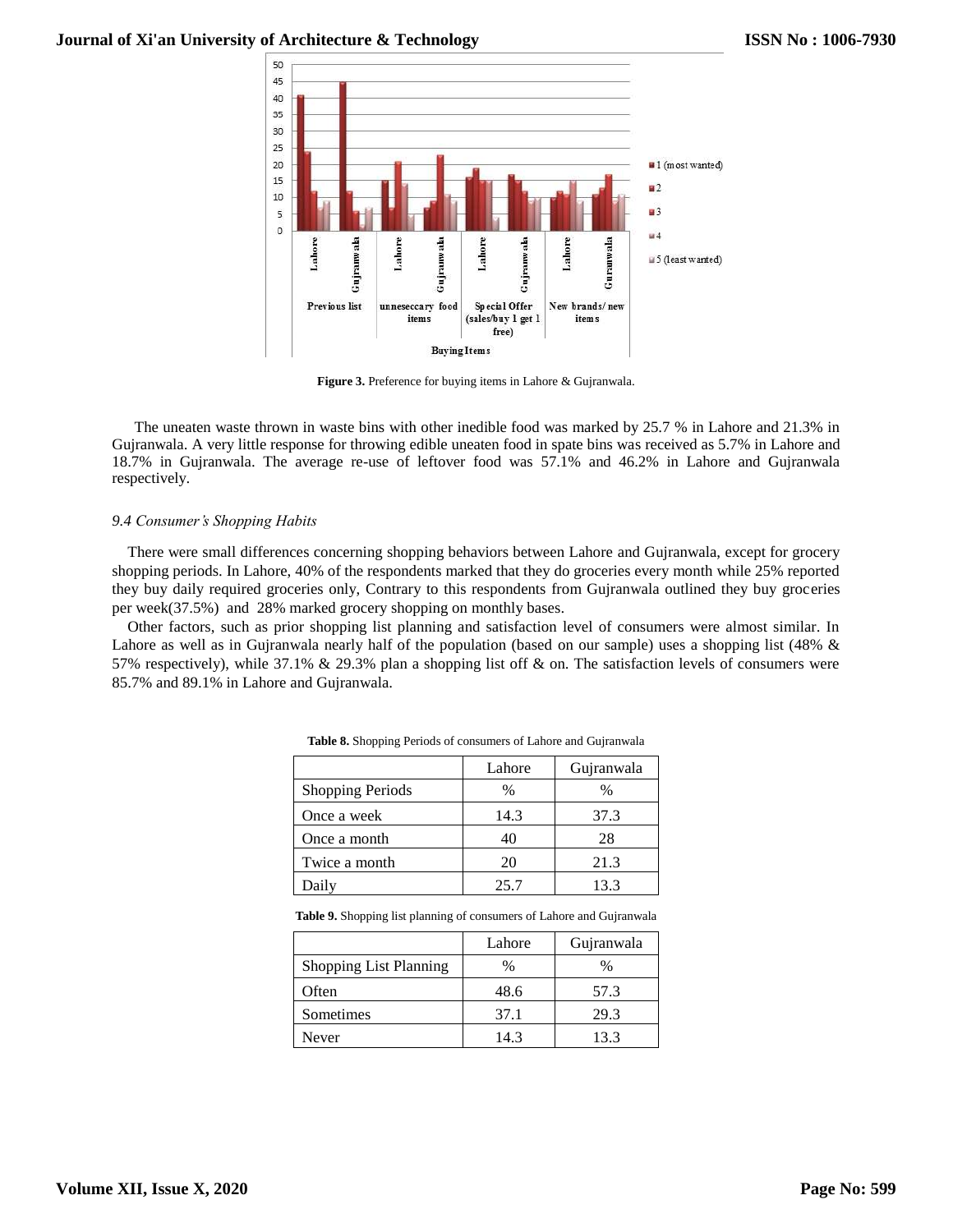|                         | Lahore | Gujranwala |
|-------------------------|--------|------------|
| Satisfied with shopping | $\%$   | $\%$       |
| Yes                     | 85.7   | 89.1       |
| Nο                      | 14.3   | 119        |

**Table 10.** Satisfaction of shopping of consumers of Lahore and Gujranwala

What sort of item do consumers usually buy when they do their groceries, the response from both Lahore and Gujranwala were quite similar (see figure.3).

Lastly, we asked our sample, how much effort they think they put in to reduce the amount of food waste they generate, half of them (51.4% & 55.4% from Lahore & Gujranwala) marked they put a fair amount of effort in reducing the waste generation while around 32.4% from Lahore and 25.7% from Gujranwala reported they put a great deal in reducing waste generation (see table: 3).

#### X. CONCLUSION

Food wastage is difficult to avoid fully but can be reduced, with the awareness about food waste drawbacks, especially for developing countries. Food waste is a major concern now because of the earth degradable resources, especially cultivated land reduces, so the avoidance of such waste is necessary. As mentioned above, the sample of the survey presented here is not representative of two entire city populations. The main reason is that the survey was limited to an academic environment at both locations. Moreover, the questionnaire was distributed via the Internet and the response to it was completely voluntary. The respondents who were from lower-income classes, lower educational level, young people (below 18 years) and the elderly (persons aged 40 years and above) participated but can be more adequately represented in the sample. The results contributed to the knowledge about food wastage to the population of Lahore and Gujranwala.

Concerning the food items wasted survey the results of the study showed that male participants were less due to their lack of interest in this research activity. The age group who reported was 17-33 years. Approximately 70% of the respondents were unmarried both from Lahore and Gujranwala. Respondents were preferring to have three meals per day and like to have freshly cooked food of all kinds such as fresh, packaged and pre-prepared. Some respondents do not like to skip breakfast and other for dinner. Outdoor eating ratios were minimum once a week that shows the food wastage can be out of the home and they also had frozen and pre-prepared foods once per week their meals.

Food wastage is reported frequent but the respondents were reluctant to answer about food wastage because they did not want to see the reality that they waste food. But all of them were wasting food at all three meal times, may consciously or unconsciously. The major reasons for food wastage were plate waste or leftover in the plate, and cooking too much food, other can be expired food, poor portion management.

The ways they dispose of their edible yet uneaten food, a majority fed their edible uneaten food to animals and pet while giving it to other households such as maids was their second priority. Finally, the last is to throw in waste bins with other inedible food or in spate bins. The respondents do groceries every month a few were buying weekly or daily required groceries only and a prior shopping list is preferred for monthly purchase, they also try to put a fair amount of effort in reducing the waste generation.

Individuals in general tend to underestimate their food waste when asked to provide information from memory. The amount of food waste generated varies from individual to individual, some people tend to produce more waste than others. Married men and women are more likely to generate less waste than those who are single. Youngsters generate more waste than the elderly, likewise, men and women who live on their own (hostels/separate apartments) tend to generate more food waste [32,33].

The results of the survey concerning the food items wasted are lined with the previous researches. Most studies indicate that the largest contributors to food waste are easily perishable items like fresh fruit and vegetables, followed by the bakery, dairy products, and eggs. This sequence of most discarded foods applies also for Lahore and Gujranwala. The most common reasons that lead to food wastage are: out of date/expired food, cooking too much food or poor portion management, plate waste or leftover in plates and food that looked, smelled, or tasted bad (bland food) [3,4,9,10,15,19,30-33,35-39]

As previous studies show that more food is waste when people exclusively buy/shop more than required and more frequently [31.40]. Our study showed most of the young people like to buy food items once a week, which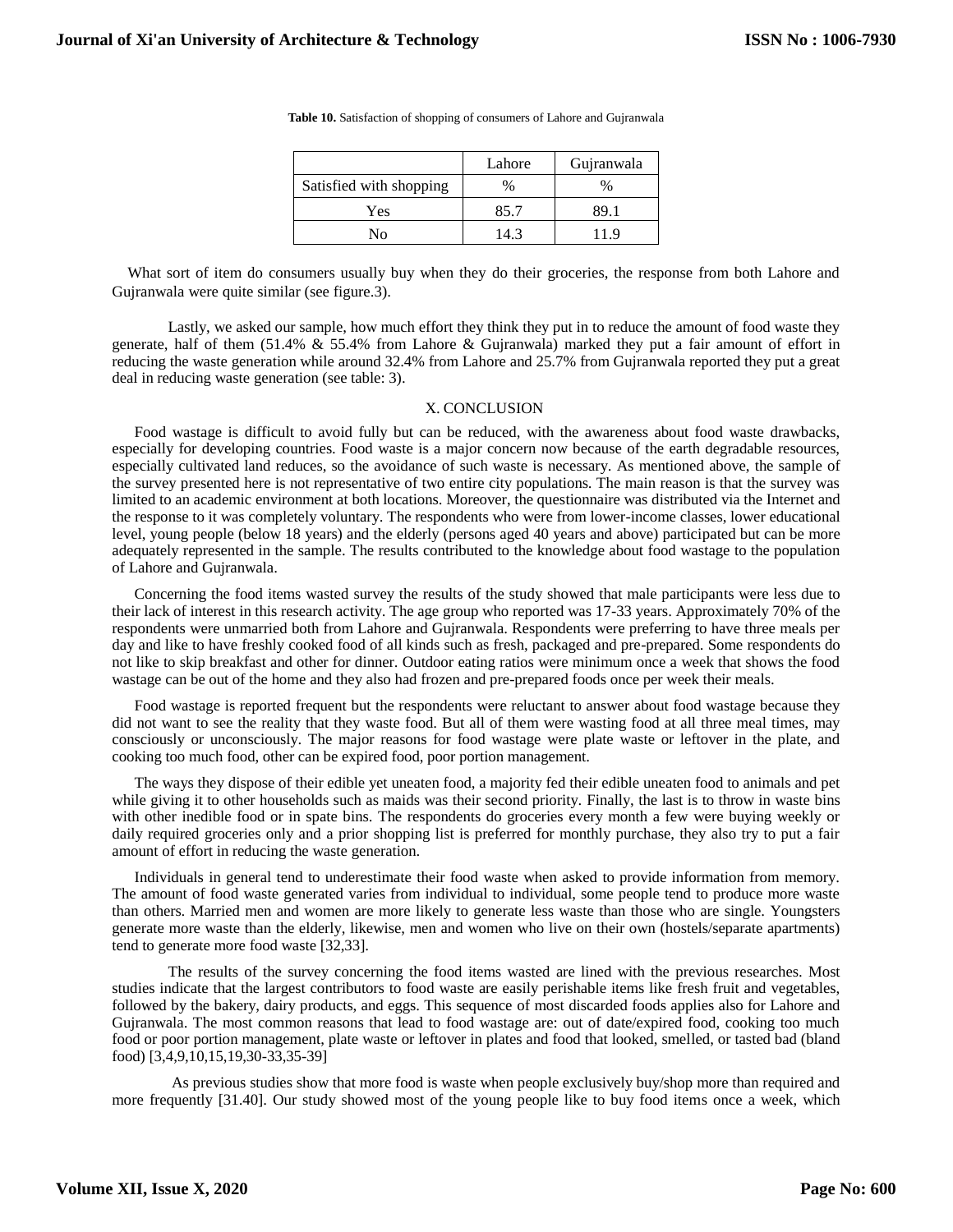could be a major reason for most of the food items to be wasted. When using a shopping list, the amount of food thrown away per capita is lower [31]. The survey indicates that people who are more often drawn to special offers waste less food on average than people who are not interested in special offers [32,33[42]. This is explained by the fact that people tending to buy discounted products have a higher regard for food because they cannot afford to waste money [39,41]. This finding is backed by several studies, but there is also some empirical evidence for the opposite result in literature: Households that are attracted by special offers make more food waste because they are encouraged by retailers to buy more than they need [17].

Furthermore, more than 60% of the respondents in both locations stated that they care very much about food waste and try to avoid it whenever possible [7,8,20]. All in all, there are—apart from few exceptions—no major differences in the answers between Lahore & Gujranwala. This result strongly suggests that the attitudes towards the handling of and the regard for food are more influenced by social class and educational level than by different citizenship or townie.

#### XI. RECOMMENDATIONS

The results can assert that the research on food waste can contribute the ways to avoid food waste by individual efforts and behaviors. Moreover, future research should build on to explore food waste consumer behavior in greater depth as by means of household food waste sources and by focusing on specific contexts, foods, and segments.

Furthermore, online surveys, which are a very common survey method, do not reach people without the appropriate technical equipment and the relevant skills to use it. For these reasons lower-income classes, people with lower education levels, and the elderly (persons aged 45 years and above) are not adequately represented in many studies. Further considerations are much needed on how to overcome these barriers.

#### **REFERENCES**

- [1] J. K. Aronson. Defining 'nutraceuticals': neither nutritious nor pharmaceutical. British journal of clinical pharmacology. Vol. 83, No. 1, 8-19. Jan 1, 2017.
- [2] O. IMF, W. UNCTAD. Price volatility in food and agricultural markets: Policy responses. FAO: Roma, Italy. June 2, 2011.
- [3] W. WRI. World Resources Institute. World Business Council for Sustainable Development (Eds.): The Greenhouse Gas Protocol. The GHG Protocol for Project Accounting. 2013.
- [4] J. Jörissen, C. Priefer, K. R. Bräutigam. Food waste generation at household level: Results of a survey among employees of two European research centers in Italy and Germany. Sustainability. Vol. 7, No. 3, 2695-715, 2015.
- [5] J. Gustavsson, C. Cederberg, U. Sonesson, R. V. Otterdijk, A. Meybeck. Global food losses and food waste. 2011.
- [6] M. Lombardi, M. Costantino. A Social Innovation Model for Reducing Food Waste: The Case Study of an Italian Non-Profit Organization. Administrative Sciences. Vol. 10, No. 3, 45, 2020.
- [7] K. Refsgaard, K. Magnussen. Household behaviour and attitudes with respect to recycling food waste–experiences from focus groups. Journal of Environmental management. Vol. 90, No. 2, 760-71, 2009.
- [8] V. Swami, A. Papanicolaou, A. Furnham. Examining mental health literacy and its correlates using the overclaiming technique. British Journal of Psychology. Vol. 102, No. 3, 662-75, 2011.
- [9] J. Parfitt, M. Barthel, S. Macnaughton. Food waste within food supply chains: quantification and potential for change to 2050. Philosophical transactions of the royal society B: biological sciences. Vol. 365, No. 1554, 3065-81, 2010.
- [10] V. Stefan, E. V. Herpen, A. A. Tudoran, L. Lähteenmäki. Avoiding food waste by Romanian consumers: The importance of planning and shopping routines. Food Quality and Preference. Vol. 28, No. 1, 375-81, 2013.
- [11] L. E. Bolton, J. W. Alba. When less is more: Consumer aversion to unused utility. Journal of consumer psychology. Vol. 22, No. 3, 369-83, 2012.
- [12] S. Berjan, V. Mrdalj, H. El Bilali, A. Velimirovic, Z. Blagojevic, F. Bottalico, P. Debs, R. Capone. Household food waste in Montenegro. Italian Journal of Food Science. Vol. 31, No. 2, 2019.
- [13] P. Garrone, M. Melacini, A. Perego, S. Sert. Reducing food waste in food manufacturing companies. Journal of Cleaner Production. Vol. 137, 1076-85, 2016.
- [14] M. Setti, F. Banchelli, L. Falasconi, A. Segrè, M. Vittuari. Consumers' food cycle and household waste. When behaviors matter. Journal of Cleaner Production. Vol. 185, 694-706, 2018.
- [15] F. Camillo, V. Adorno. Waste Watcher Permanent Observatory on Household Food Waste in Italy. Report, 2013.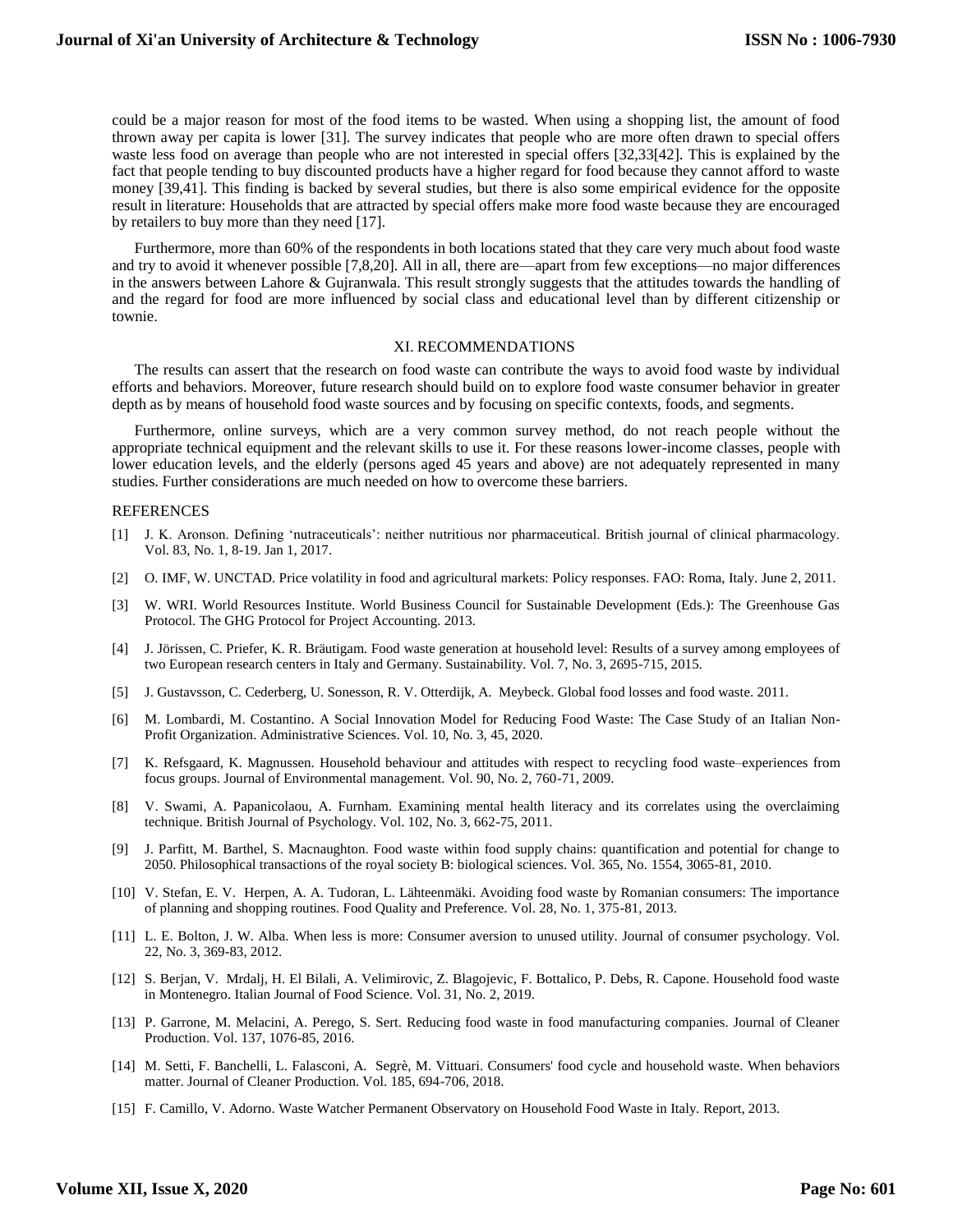- [16] J. Aschemann-Witzel, J. H. Jensen, M. H. Jensen, V. Kulikovskaja. Consumer behaviour towards price-reduced suboptimal foods in the supermarket and the relation to food waste in households. Appetite. Vol. 116, 246-58, 2017.
- [17] A. W. Jessica, I. Hooge, P. Amani, B. L. Tino, J. Gustavsson. Consumers and food waste-a review of research approaches and findings on point of purchase and in-household consumer behaviour. European Association of Agricultural Economists, 2015.
- [18] M. L. Amend. Organic Waste Management and the Creation of a Collection Pathway in Denmark (Doctoral dissertation, Worcester Polytechnic Institute).
- [19] A. Ahamed, K. Yin, B. J. Ng, F. Ren, V. C. Chang, J. Y. Wang. Life cycle assessment of the present and proposed food waste management technologies from environmental and economic impact perspectives. Journal of Cleaner Production. Vol. 10, No.131, 607-14, 2016.
- [20] N. Loebnitz, K. G. Grunert. Evaluative conditioning of food technologies in China: Moderating effect of social trust. Food Quality and Preference. Vol. 1, No. 37, 19-26, 2014.
- [21] M. Tsiros, C. M. Heilman. The effect of expiration dates and perceived risk on purchasing behavior in grocery store perishable categories. Journal of marketing. Vol. 69, No. 2, 114-29, 2005.
- [22] K. Afif, C. Rebolledo, J. Roy. Organizational buying behaviour for perishable‐food packaging in grocery retail. Canadian Journal of Administrative Sciences/Revue Canadienne des Sciences de l'Administration. 2020.
- [23] F. Katt, O. Meixner. Food waste prevention behavior in the context of hedonic and utilitarian shopping value. Journal of Cleaner Production. Vol. 16, 122878, 2020.
- [24] A. Meah, M. Watson. Cooking up Consumer Anxieties about "Provenance" and "Ethics" Why it Sometimes Matters where Foods Come from in Domestic Provisioning. Food, Culture & Society. Vol. 16, No. 3, 495-512, 2013.
- [25] M. J. Terpstra, L. P. Steenbekkers, N. C. De Maertelaere, S. Nijhuis. Food storage and disposal: consumer practices and knowledge. British Food Journal. 2005..
- [26] U. M. Jabbi. Indigenous Knowledge Systems and Food Security in the History of Hausaland: An Examination of Food Preservation and Storage Practices. InIndigenous Knowledge Systems and Development in Africa. Palgrave Macmillan, Cham. 247-259, 2020.
- [27] B. Cappellini, E. Parsons. Practising thrift at dinnertime: Mealtime leftovers, sacrifice and family membership. The Sociological Review. Vol. 60, 121-34. 2012.
- [28] M. Tomaszewska, B. Bilska, D. Kołożyn-Krajewska. Do Polish Consumers Take Proper Care of Hygiene while Shopping and Preparing Meals at Home in the Context of Wasting Food?. International Journal of Environmental Research and Public Health. Vol. 17, No. 6, 2074. 2020.
- [29] O. Petit, R. Lunardo, B. Rickard. Small is beautiful: The role of anticipated food waste in consumers' avoidance of large packages. Journal of Business Research. Vol. 113, 326-36, 2020.
- [30] J. Jörissen, C. Priefer, K. R. Bräutigam. Food waste generation at household level: Results of a survey among employees of two European research centers in Italy and Germany. Sustainability. Vol. 7, No. 3, 2695-715, 2015.
- [31] G. Luft, A. Korin. Energy security challenges for the 21st century: A reference handbook. ABC-CLIO; 2009.
- [32] I. Myra. 40% of food wasted globally is in Pakistan. online available on: https://www.thenews.com.pk/print/211060-40-offood-wasted-globally-is-in-Pakistanrew2 . International The News. June 17, 2017.
- [33] Irshad M. Say no to food waste- A detailed analysis of the amount of food Pakistanis waste that could be put to better use. online available on: https://www.parhlo.com/say-no-to-food-waste/. April 29, 2017.
- [34] L. E. Van Geffen, E. Herpen, J. C. Trijp. Causes & Determinants of Consumers Food Waste. Project Report. EU Horizon. 2020.
- [35] Romani S, Grappi S, Bagozzi RP, Barone AM. Domestic food practices: A study of food management behaviors and the role of food preparation planning in reducing waste. Appetite. Vol. 121, 215-27, 2018.
- [36] R. V. Dover, E. V. Lambert. "Choice Set" for health behavior in choice-constrained settings to frame research and inform policy: examples of food consumption, obesity and food security. International journal for equity in health. Vol. 15, No. 1, 48, 2016.
- [37] T. E. Quested, E. Marsh, D. Stunell, A. D. Parry. Spaghetti soup: The complex world of food waste behaviours. Resources, Conservation and Recycling. Vol. 79, 43-51, 2013.